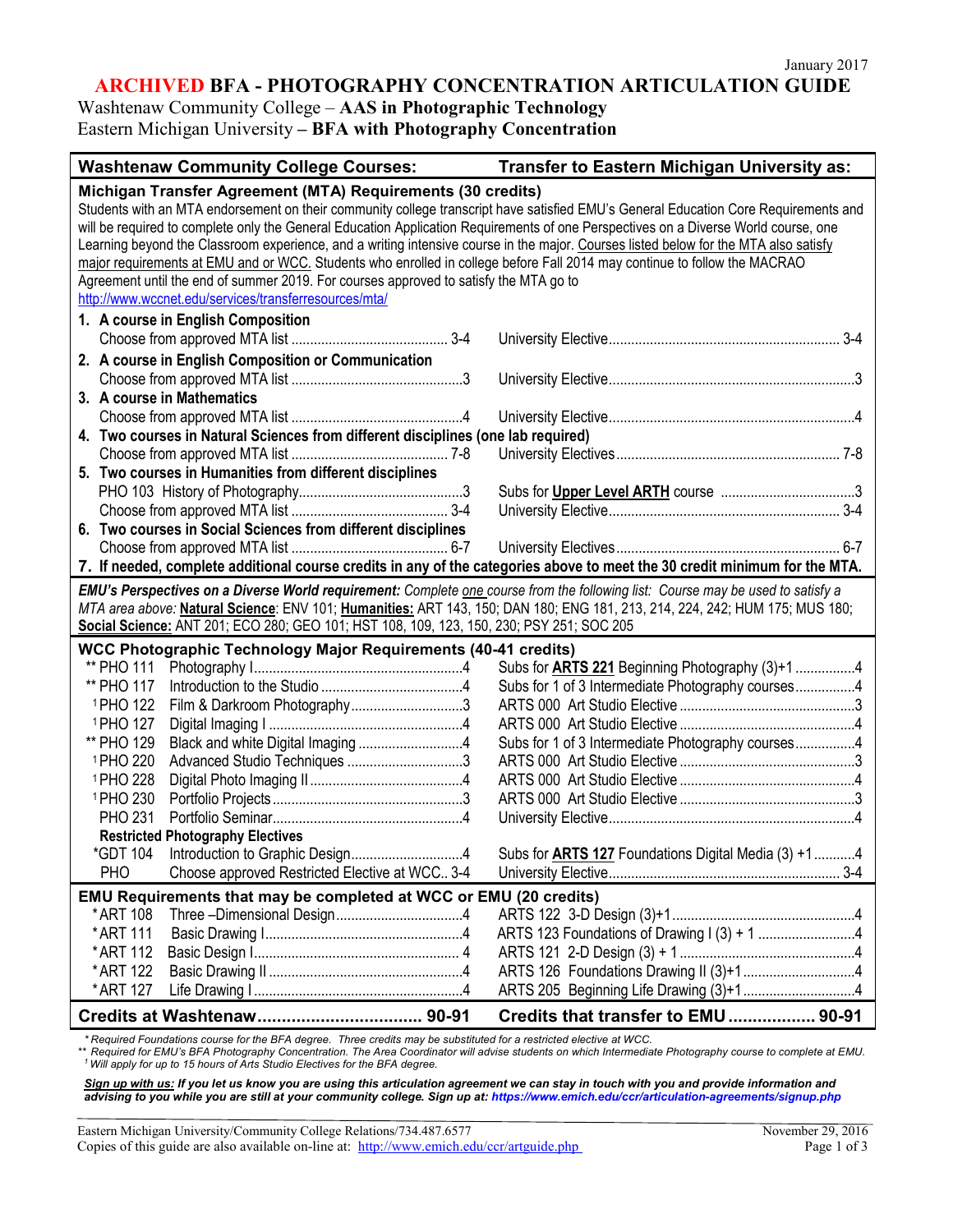## **ARCHIVED BFA - PHOTOGRAPHY CONCENTRATION ARTICULATION GUIDE**

Washtenaw Community College – **AAS in Photographic Technology** Eastern Michigan University **– BFA with Photography Concentration**

| <b>Completion of the Bachelor of Fine Arts at EMU</b><br>Before beginning the program, students must meet with the area<br>coordinator to have their portfolio reviewed and submit substitutions<br>needed for the program.                                                                                                                                                                                                                | Sample sequence for completing this program:<br>Courses may not be offered every semester. Schedule an<br>appointment with the Photography faculty advisor to develop<br>a plan of study. |
|--------------------------------------------------------------------------------------------------------------------------------------------------------------------------------------------------------------------------------------------------------------------------------------------------------------------------------------------------------------------------------------------------------------------------------------------|-------------------------------------------------------------------------------------------------------------------------------------------------------------------------------------------|
| (33 credits)<br><b>Major Requirements</b>                                                                                                                                                                                                                                                                                                                                                                                                  | See footnotes (1) for prerequisites that must be completed<br>prior to registering for courses at EMU.                                                                                    |
| <b>Foundations (6 credits)</b>                                                                                                                                                                                                                                                                                                                                                                                                             | <b>Fall Semester</b><br>$(12 \text{ credits})$<br>ARTH 165 Postmodern & Contemporary Art3                                                                                                 |
| Art History (12 credits)<br>ARTH 161 Survey of Non-Western Art I 3                                                                                                                                                                                                                                                                                                                                                                         | ARTS 321, 322, or 323 Intermed Photo I, II, or III 3<br><b>Winter Semester</b>                                                                                                            |
|                                                                                                                                                                                                                                                                                                                                                                                                                                            | $(9-12 \text{ credits})$<br>ARTH 161 Survey of Non-Western Art I 3                                                                                                                        |
| <b>Studio Courses (15 credits)</b><br><b>Required Studio Course</b><br>ARTS 490W Capstone (Taken concurrently with ARTS 422) .3                                                                                                                                                                                                                                                                                                            | LBC Course if needed (may be a non-credit experience) 0-3                                                                                                                                 |
| <b>Photography Area of Concentration</b>                                                                                                                                                                                                                                                                                                                                                                                                   |                                                                                                                                                                                           |
| Complete one Intermediate Photography course:  3<br>Students will meet with the concentration coordinator to<br>review their portfolio and determine which intermediate<br>photography course to complete below. The other two<br>courses may be substituted with WCC courses.<br>ARTS 321 Intermediate Photography I or<br>ARTS 322 Intermediate Photography II or<br>ARTS 323 Intermediate Photography III<br><b>Art Studio Elective</b> | <b>Fall Semester</b><br>$(12 \text{ credits})$<br>ARTS Studio Elective (300 level or higher) 3                                                                                            |
| Complete one course with an ARTS prefix 300 and above.                                                                                                                                                                                                                                                                                                                                                                                     |                                                                                                                                                                                           |
| $(0-3 \text{ credits})$<br><b>LBC Requirement</b><br>Students must complete one Learning Beyond the<br>Classroom (LBC) course or non-credit experience offered<br>by EMU. Consult program advisor for options.                                                                                                                                                                                                                             |                                                                                                                                                                                           |
| Transfer Credits that apply to BFA degree  90-91                                                                                                                                                                                                                                                                                                                                                                                           |                                                                                                                                                                                           |

*<sup>1</sup> ARTS 121, ARTS 122, ARTS 123, ARTS 126, & ARTS 205 (ART 108, 111, 112, 122, and 127 at WCC) are pre-requisites for ARTS 290W. \*A minimum of 124 credits is required for graduation. 15 credits must be completed in the major at the 300 level or higher. Minimum credits to graduate is 120 beginning Fall 2022.*